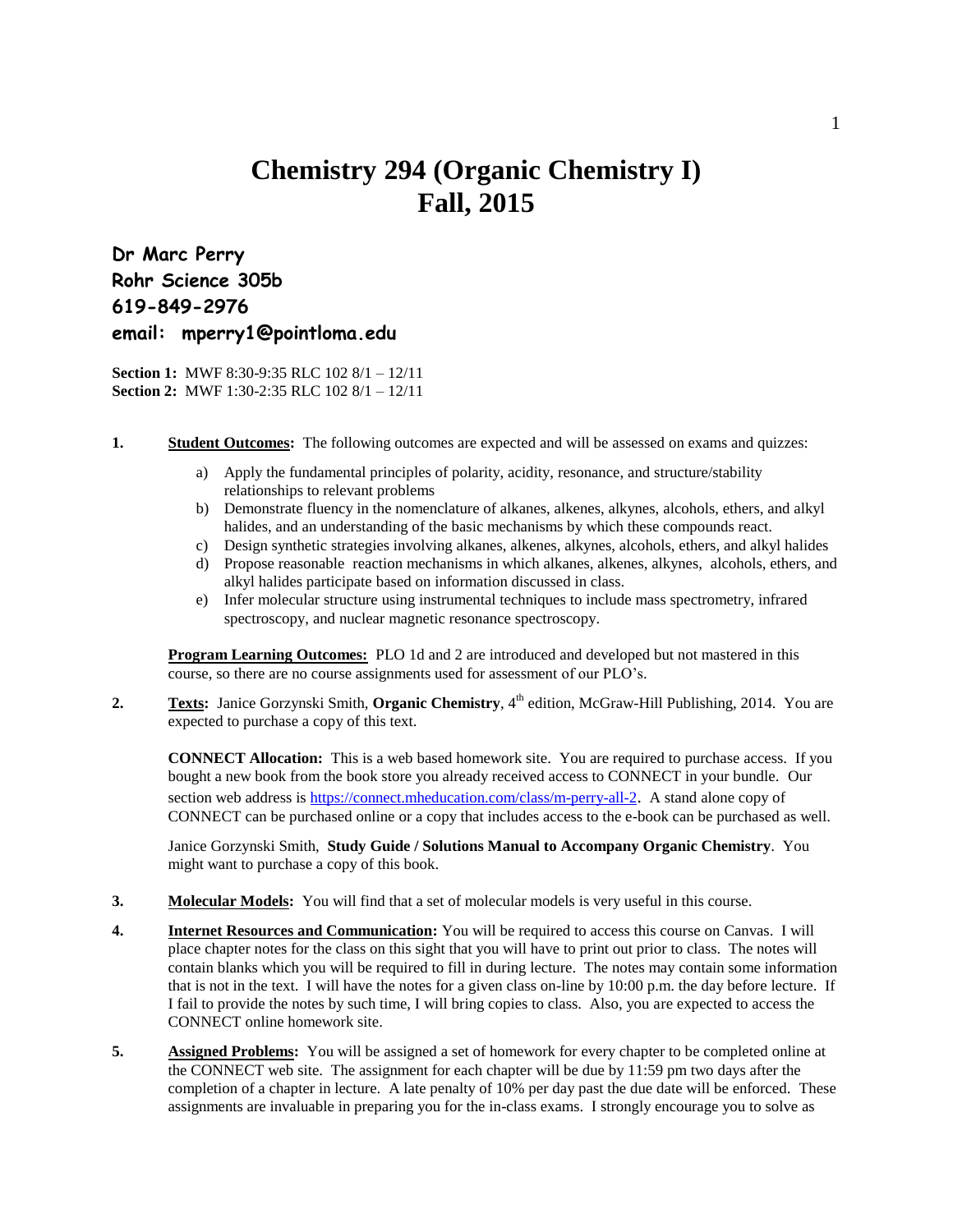many problems as possible as working problems is the only practical way for learning the material, and you should try your best to solve the problems before looking at the solutions. The online homework will count for 10% of your overall course grade.

- **6. Group Work:** You will be required to perform some in-class work in groups. These groups will consist of 3-4 students and will be assigned in the beginning of the semester. Group work will consist of short assignments and quizzes as well as exam review. Group work will count toward 9% of your overall course grade.
- **7. Office Hours:** I will make every effort to be available in my office during the times I've indicated below for office hours. You are welcome to schedule an appointment or take your chances and drop by, especially if you find these times inconvenient.

**Office Hours** Monday: 10:45-12:00, Wednesday: 10:45-12:00 Thursday: 2-3 Friday: 10:45-12:15

- **8. Help Sessions:** I will do my best to schedule some class time prior to each exam for me to answer any questions that you might have.
- **9. Quizzes:** There will be four quizzes worth 20 points each given over the course of the semester. These quizzes can take on different forms, which may include but are not limited to the following: take home, inclass, in-class open book, or in-class group work. These quizzes will count for 5% of your overall course grade.

## **10. Examinations:**

a) **Major Exams**: Exams will cover material in the text and the lecture material as well as any other assigned material. There will be 4 major exams worth 100 points each. These will count for 36% of your overall course grade. There will be no exam scores dropped. Exams will be comprehensive but material covered since the previous exam will be emphasized. **If you are caught cheating, you can be given a zero on that quiz or exam, and may be subject to further action as stated in university policy. Makeup examinations will be given only for excused absences provided the appropriate documentation is provided within the time frame (2 working days of the end of the excused absence). This is an absolute deadline by which you must notify me of any excused absence!** I would certainly appreciate it if you contact me the day of the examination or before the examination if you must miss an exam for any reason. My phone (849-2976) has a 24-hour message service so you may leave a message (always leave a phone number where you may be reached). If you are unable to call me then have your roommate, parents, etc. make the contact for you. If you find that there are errors in the grading of your exam, you will have two class periods after the exam has been returned to submit your exam for re-grading.

b) **Final Exam**: A mandatory, 200 point final exam will be given at the time dictated by the University schedule. The final will be comprehensive and will count for 15% of your overall course grade.

c) **Exam Schedule**: A tentative, but reasonably accurate, schedule for the 4 hour exams and final exam is given below. Changes in exam dates will be announced at least two days in advance. If you miss class and do not find out about the changes, that is your problem and it is not a valid reason for requesting a make-up exam. The date for the final exam is firm as set by University policy.

| Exam #1   | September 28 (Monday)          |
|-----------|--------------------------------|
| Exam#2    | October 26 (Monday)            |
| Exam $#3$ | November 16 (Monday)           |
| Exam #4   | December 11 (Friday)           |
| Final     | December 16 (Wednesday 4:30-7) |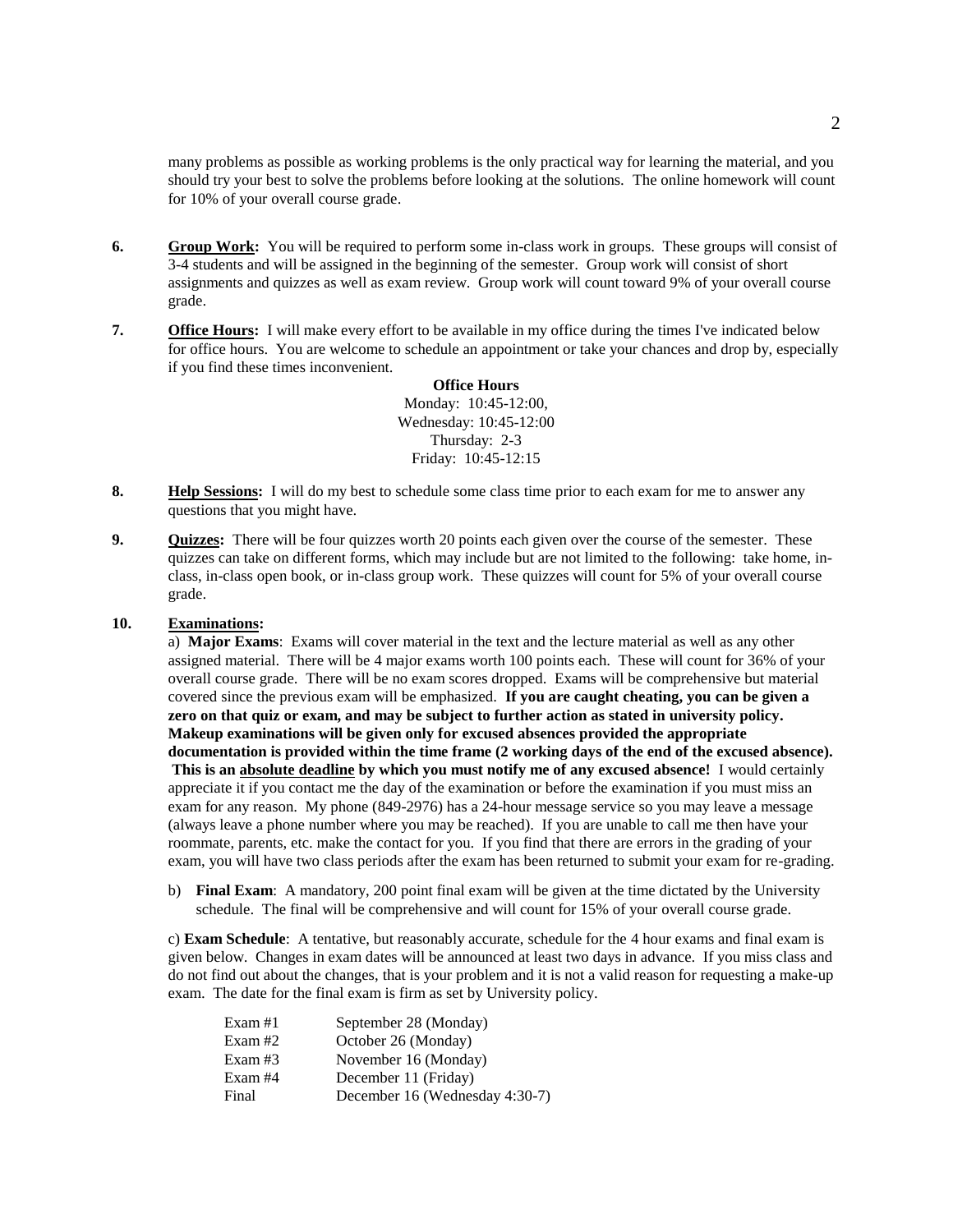- **11. Laboratory:** You are required to participate in the laboratory portion of this class. The lab will count for 25% of your overall course grade. A laboratory specific syllabus will be provided with relevant course information. **You must earn at least 60% of the points possible in lab and earn a passing grade in the lecture in order to earn a passing grade for the class**.
- **12. Course Grade:** Your overall course grade will be based on your performance in both the lecture and laboratory. The weighting of each course activity is shown below.

| Homework   | 10% |
|------------|-----|
| Group work | 9%  |
| Quizzes    | 5%  |
| Hour exams | 36% |
| Final      | 15% |
| Laboratory | 25% |

Letter grades will be assigned at the end of the course based on your percentage of total possible points, according to the following APPROXIMATE scale:

| A    | $90 - 100\%$ |
|------|--------------|
| В    | $80 - 90%$   |
| C    | $70 - 80%$   |
| D    | $60 - 70%$   |
| NC/F | $< 60\%$     |

(+) and (–) grades will be assigned within each bracket. (There is no A+ grade.) CHE294L is graded on a Credit/No Credit basis. You must earn at least 60% of the possible points in lecture and lab to pass the course.

- **13. Attendance:** Attendance will be taken and will be used for advising purposes. If your absence is not excused, then you will get a zero for any group work done on that day. If you miss 20% of the total class meetings (8), you can be dropped from the course.
- **14. Course Syllabus:** Listed below is a syllabus with approximate lecture coverage and approximate examination points indicated.

| Date     | Chapter | Content                  | Approximate % |
|----------|---------|--------------------------|---------------|
|          |         |                          | of Lecture    |
| $9-1$    |         | Introduction             | 100           |
| $9 - 2$  |         | Chapter 1                | 100           |
| $9-4$    | 2       | <b>Acids and Bases</b>   | 100           |
| $9-9$    | 2       | <b>Acids and Bases</b>   | 100           |
| $9 - 11$ | 2       | <b>Acids and Bases</b>   | 100           |
| $9 - 14$ | 3       | <b>Functional Groups</b> | 100           |
| $9 - 15$ | 3       | <b>Functional Groups</b> | 50            |
|          | 4       | Alkanes                  | 50            |
| $9-18$   | 4       | Alkanes                  | 100           |
| $9 - 21$ | 4       | Alkanes                  | 100           |
| $9 - 23$ | 4       | Alkanes                  | 100           |
| $9 - 25$ |         | Group Assignment/Review  | 100           |
| $9 - 28$ |         | EXAM $#1$ (Chpt. 1-4)    |               |